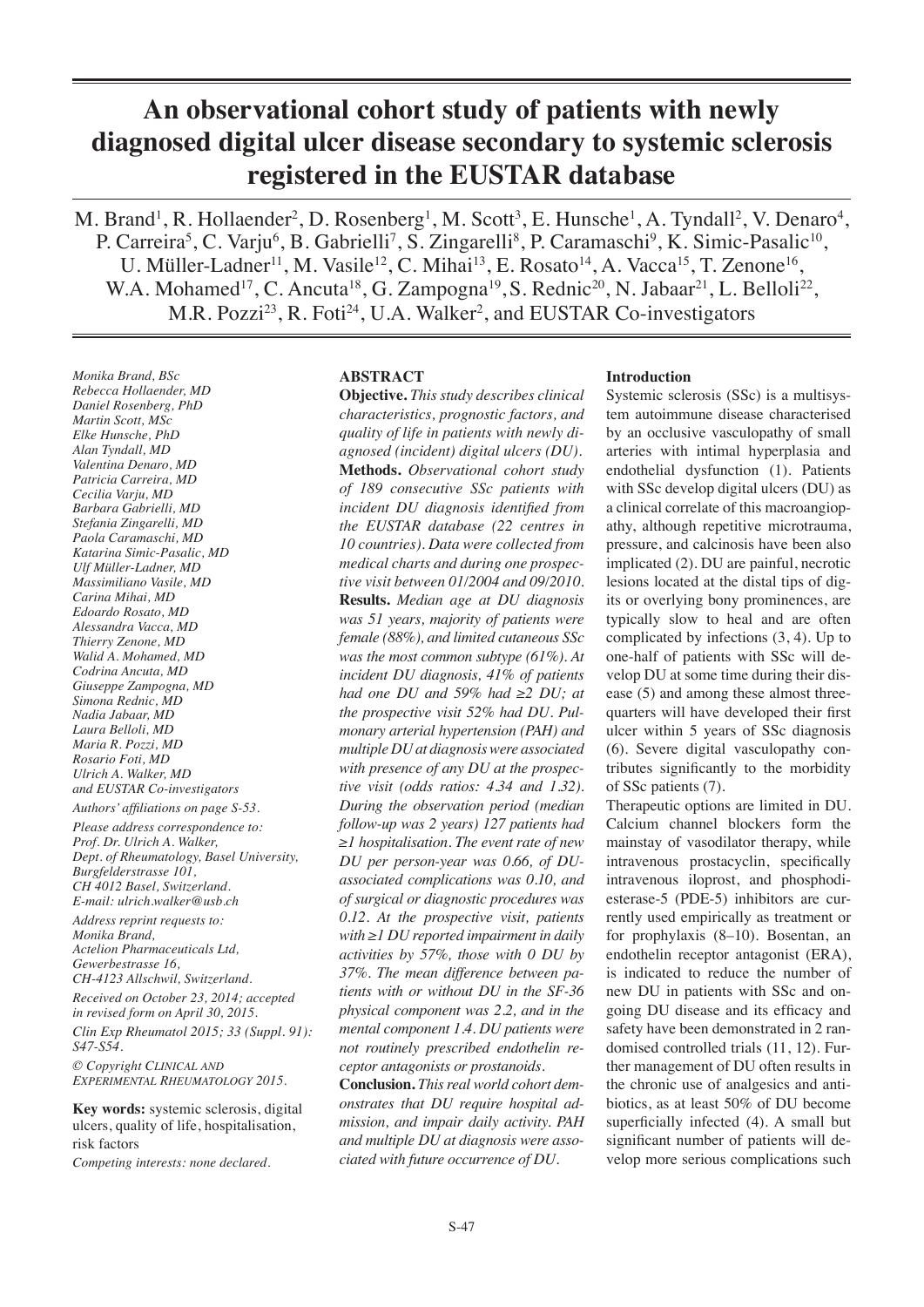as gangrene or osteomyelitis, and ultimately require hospitalisation and possibly surgery (including digital amputation) (2, 13). Thus, DU and their complications may lead to significant utilisation of healthcare and non-healthcare resources and heavily impact on the patient's quality of life.

Studies in a number of SSc patient cohorts have identified common risk factors for the presence of DU (*e.g.* DU prevalence) (14), including early onset of Raynaud's phenomenon (15, 16) or SSc (6, 17, 18), high modified Rodnan skin score (mRSS) (6, 17, 18) and presence of anti-scleroderma-70 (SCL-70) antibodies (13, 15-18). To date, however, there have been no published analyses on a cohort of patients with newly diagnosed DU (*i.e.* incident DU), and multinational data on the burden of DU and associated healthcare resource utilisation are scarce.

The aim of this multinational cohort study was to describe the clinical characteristics, treatment patterns, healthcare resource utilisation, quality of life, and functional status of patients with newly diagnosed DU. Clinical risk factors associated with future occurrence of DU were also investigated.

## **Patients and methods**

## *Study design and patients*

This observational multinational cohort study included SSc patients from the Minimal Essential Data Set (MEDS) owned by the European League Against Rheumatism (EULAR) Scleroderma Trials and Research (EUS-TAR) group (15). Patients in the EU-STAR database newly diagnosed by a physician with a first DU (incident DU diagnosis), defined as loss of epithelialisation (3), were potentially eligible. Between January 1, 2004 and November 30, 2009 patients were enrolled in the study if they also had at least two of the following criteria: positive antinuclear antibody (ANA) (EUSTAR definition: above upper limit of normal), Raynaud's phenomenon, abnormal capillaroscopy pattern, or puffy fingers. Ethics approval and patient informed consent were covered by the umbrella EUSTAR ethics approval (15).

In consecutive patients, data were col-

lected from time of incident DU diagnosis until the last visit recorded in the medical charts, up to January 30, 2010. Each patient was invited to attend a single prospective visit at least 3 months after the last visit recorded in the medical chart, to capture the most current disease status and to perform quality of life and functional assessments. The last prospective visit was recorded on September 28, 2010; this date was the end of the variable observation time; observation time per patient was the time from incident DU diagnosis to the single prospective visit. Disease characteristics at incident DU diagnosis were recorded from medical chart information using a specifically designed web-based Case Report Form as close as possible to the date of incident DU diagnosis within a 6-month window (from 4 months prior, to 2 months after DU diagnosis). Data recorded outside of this window were deemed missing.

#### *Data collection*

Data collection included patient demographics and SSc disease characteristics, employment status, smoking behaviour, DU characteristics, DU associated events (e.g. gangrene, autoamputation, soft tissue infection), and interventions (*e.g.* diagnostic procedure, surgical amputation, sympathectomy, debridement), therapies, and hospitalisations. Information on SSc disease manifestations such as internal organ involvement, or pulmonary arterial hypertension (PAH) (defined as per EUS-TAR requirements (15) as an estimated pulmonary arterial systolic pressure equal to or above 40 mmHg by Doppler echocardiography), and pulmonary function tests (forced vital capacity; FVC) were also collected. Information on whether a PAH diagnosis was confirmed by right heart catheterisation was not requested.

## *Quality of life and functional assessment*

Patients were asked to complete the 36 item Short Form Health Survey version 2 (SF-36) (19) and a Functional Assessment Questionnaire (15) at the prospective visit.

The SF-36 self-administered question-

naire covers 8 domains: physical functioning, physical role, bodily pain, general health perception, mental health, vitality, emotional role, and societal functioning. For each domain, the score ranges from 0 (worst health status) to 100 (best health status). The scores are also summarised in 2 component scores: the physical component (PCS) and the mental component score (MCS) (20).

In the Functional Assessment Questionnaire, the patients were asked about their employment status (employed, self-employed, unemployed), the impact of DU on work status (missed work, normal working hours per week, the hours missed due to DU), the impairment of productivity at work due to DU, as well as daily activity (nonwork) impairment due to DU during the previous month. Patients were also asked to report if they needed help from others due to their DU during the previous month and, if yes, the hours of help needed and whether it was paid or unpaid help. The impairment was scored on a semi-quantitative scale from 0 (had no effect on work/daily activities) to 100 (completely prevented from working/ daily activities). Overall work impairment was based on the numbers of hours the patient normally works.

#### *Statistics*

Only patients who attended a prospective visit were included in the analyses. The analyses of the SF-36 or Functional Assessment Questionnaire only included patients who completed these assessments. All data analyses were exploratory. Continuous variables were summarised using the mean, standard deviation (SD), median, 95% confidence interval (CI), and range. Categorical variables were described as counts and percentages, with the percentage denominator being the number of patients with information available for the respective variable.

Outcome data collected at the prospective visit were attributable to the time between the last visit recorded in the medical charts to the date of the prospective visit. To account for variable observation times, outcomes were also expressed as rates per patient-year.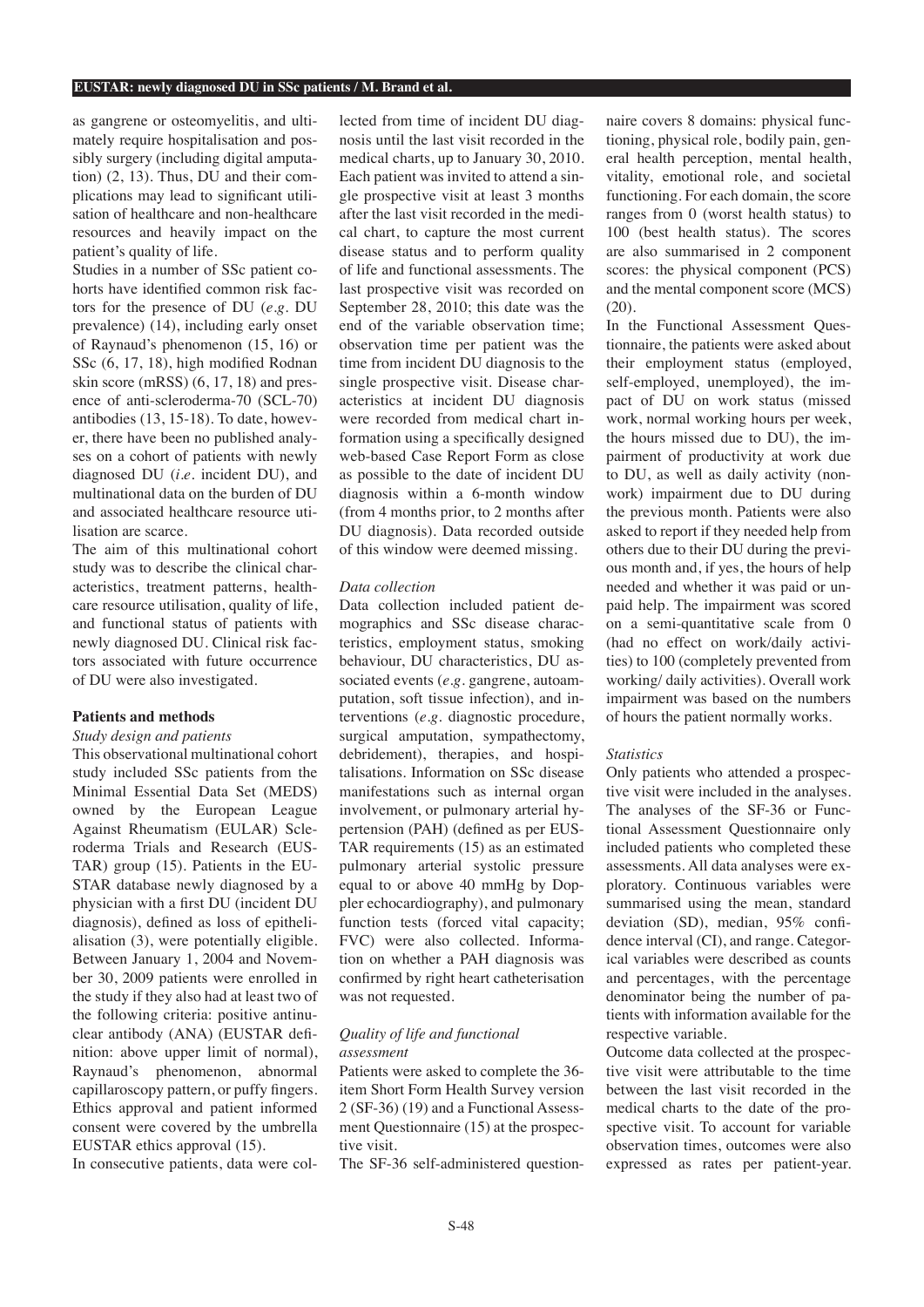Univariable logistic regression models were conducted to determine factors that were associated with the risk of developing DU at their prospective visit, including 95% Wald CI for the odds ratio for each factor. SF-36 descriptive statistics were calculated using scores normalised to a mean of 50, SD, and 95% CI of the mean.

A post-hoc comparison of demographic and disease characteristics between eligible patients who were enrolled and analysed in this study *versus* patients from the EUSTAR database who were eligible but were not enrolled was also conducted to determine whether patients enrolled and analysed in this study were a representative population of all SSc patients with newly diagnosed DU in the EUSTAR database. For categorical as well as continuous data, differences in proportions and means (including 95% CI) were estimated using Wald's method under the assumption of approximation to the normal distribution. DU characteristics at the prospective visit were described and stratified by the presence of 1 DU or  $\geq$ 2 DU at incident DU diagnosis. Other results were presented stratified by the presence of 0 DU or  $\geq$ 1 DU at the prospective visit. Mean differences (95% CI) between groups were estimated using the approximation to the normal distribution.

## **Results**

### *Patient disposition*

Twenty-two EUSTAR centres in 10 countries (Egypt, France, Germany, Hungary, Italy, Romania, Serbia, Spain, South Africa, and Switzerland) participated in this study. Between January 1, 2004 and November 30, 2009, 867 patients were newly diagnosed with a first DU and were eligible for inclusion. Of these 867 patients, 207 were enrolled, and 189 (Italian centres, n=121) attended a prospective visit and were therefore included in the analyses.

## *Demographics and disease characteristics*

Post-hoc analysis showed similar demographics and disease characteristics among eligible patients who were not enrolled (n=660) and those who were analysed (n=189; Table I).

**Table I.** Patient demographics and disease characteristics of the study population analysed and potentially eligible patients who were not enrolled.

| Characteristics                                           | Potentially eligible patients<br>$n=867*$ |               | Difference<br>between groups<br>$(95\% \text{ CI})$ |
|-----------------------------------------------------------|-------------------------------------------|---------------|-----------------------------------------------------|
|                                                           | Enrolled                                  | Not enrolled  |                                                     |
|                                                           | and analysed                              |               |                                                     |
|                                                           | $n=189$                                   | $n=660$       |                                                     |
| Female, $n$ $(\%)$                                        | 167(88)                                   | 575 (87)      | $0.01(-0.04, 0.07)$                                 |
| Diffuse $SSc, n(\%)$                                      | 68 (36)                                   | 275 (42)      |                                                     |
| Limited SSc, $n$ (%)                                      | 115(61)                                   | 354 (54)      | $0.07(-0.01, 0.15)$                                 |
| Other $SSc^{\dagger}$ , n $(\%)$                          | 5(3)                                      | 23(4)         |                                                     |
| ACA positive, $n$ (%)                                     | 79 (45)                                   | 232 (36)      | 0.08(0.002, 0.17)                                   |
| SCL-70 positive, $n$ (%)                                  | 79 (44)                                   | 299(46)       | $-0.21(-0.11, 0.06)$                                |
| Mean (SD) age at first DU diagnosis, years                | 50 (14)                                   | Not available |                                                     |
| Mean (SD) age at onset of Raynaud's, years                | 40(15)                                    | 40(15)        | $0.71(-1.70, 3.13)$                                 |
| Mean (SD) age at first non-Raynaud's <sup>‡</sup> , years | 43 (15)                                   | 45 (14)       | $1.64(-0.86, 4.14)$                                 |

The information provided in this table is based on data from the EUSTAR database, for patients identified with an incident DU diagnosis between January 1, 2004 and November 30, 2009.

\*Eighteen patients were enrolled but not analysed as they did not complete a prospective visit.

† Other SSc = skin sclerosis distal of metacarpophalangeal joints.

‡ First non-Raynaud's manifestation is considered to be age of onset of SSc.

SSc: systemic sclerosis; ACA: anticentromere autoantibody; SCL-70: antiscleroderma 70 antibody; DU: digital ulcers; SD: standard deviation.

**Table II.** DU characteristics at prospective visit stratified by the number of DU at diagnosis.

| DU characteristics at prospective visit | Patients<br>with 1 DU<br>at diagnosis<br>$n=77$ | Patients<br>with $>2$ DU<br>at diagnosis<br>$n=112$ | Difference between<br>groups<br>(95% CI) |
|-----------------------------------------|-------------------------------------------------|-----------------------------------------------------|------------------------------------------|
| Patients with $0$ DU, $n$ (%)           | 46(60)                                          | 45 (40)                                             | 19.6(5.3, 33.8)                          |
| Patients with $\geq 1$ DU, n (%)        | 31 (40)                                         | 67 (60)                                             | Not applicable                           |
| Median (range) of total number of DU    | $0(0-12)$                                       | $1(0-36)$                                           | 1.0(0.0, 2.0)                            |
| Median (range) of new DU per patient    | $0(0-8)$                                        | $0(0-7)$                                            | Not applicable                           |
| Total number of new DU (all patients)   | 50                                              | 62                                                  | Not applicable                           |
| New DU event rate per person-year       | 0.8                                             | 0.6                                                 | Not applicable                           |

DU: digital ulcers; SD: standard deviation; CI: confidence interval.

For the patients included in this study, at the time of incident DU diagnosis, the median body mass index was 24 (range 15, 38) kg/m2 ; 31 (16%) patients were current smokers, 28 (15%) were former smokers and 125 (66%) had never smoked. No occupational risk factors were documented in 161 (99%) patients; one patient was exposed to solvents and one to glue.

PAH was recorded in 29/189 (15%) patients. Only 3/189 patients (2%) had a history of renal crisis at incident DU diagnosis. Other internal organ disease was documented in 127/189 (67%) patients: of these, 91 (72%) had gastrointestinal tract involvement, 23 (18%) had myocardial involvement and 73 (58%) had lung fibrosis. The median FVC at incident DU diagnosis was 92 (range 48, 147, n=143) percent of predicted and mean was 92 (SD 19.7) percent of predicted. The median mRSS was 10 (range  $0, 44, n=156$ ) and the mean was 12.3 (SD 8.6).

## *DU characteristics at incident DU diagnosis and occurrence of DU at prospective visit*

At time of incident DU diagnosis, of the 189 patients, 77 (41%) had 1 DU and 112 (59%) had ≥2 DU recorded. The median number of DU (finger and toe) at diagnosis was 2 (range 1–29) and the mean was 2.8 (SD 3.0). One hundred and fifty-one (80%) patients were reported to have only finger DU and 12  $(6\%)$  to have only toe DU; 26 patients (14%) had both finger and toe DU at diagnosis. The most common origin of finger DU was classified as ischaemic in 157 (88%) patients, as pressure related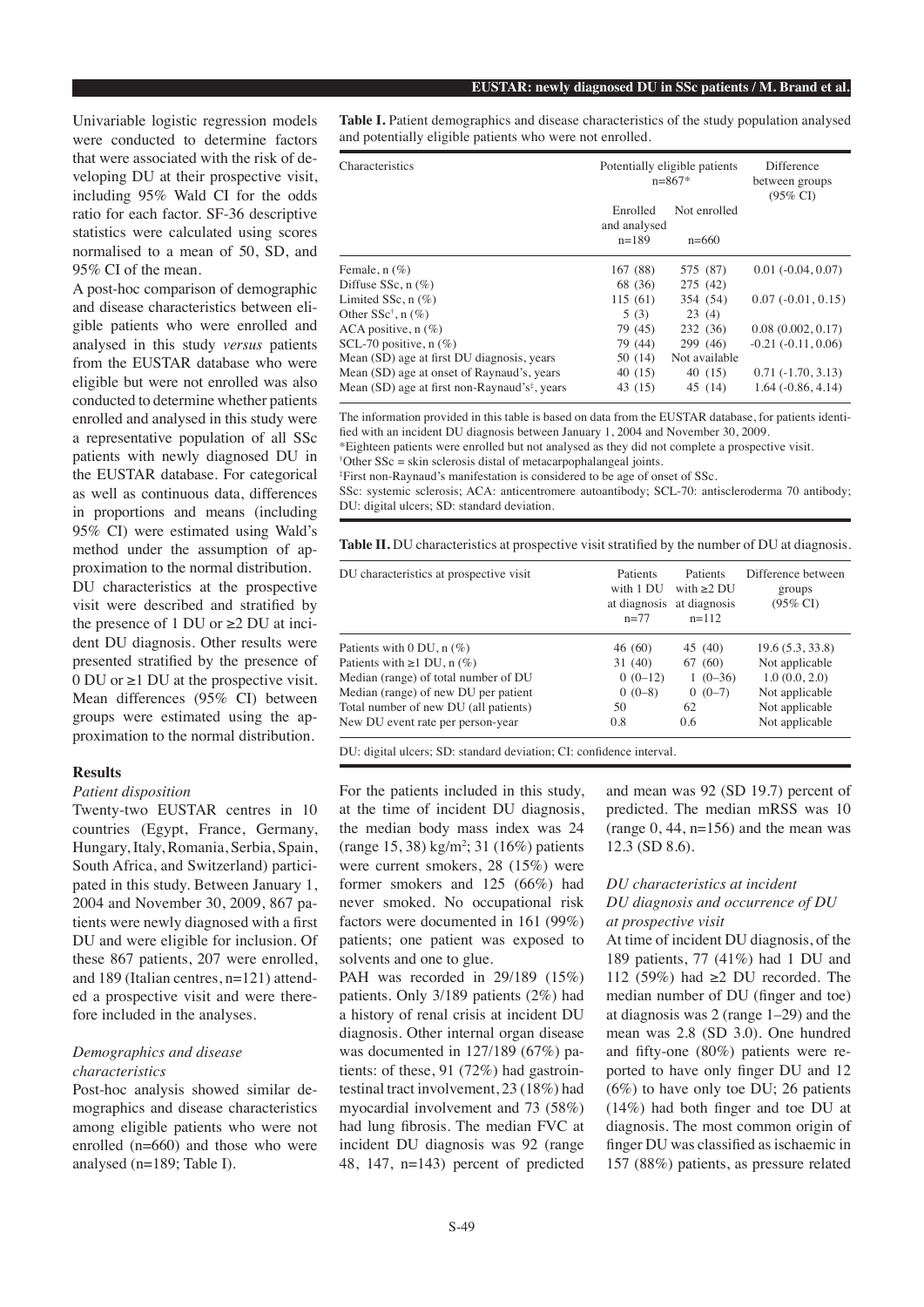in three (2%), and as calcinosis related in 14 (8%); in three patients the origin was not classified. Among the toe DU, 34 (90%) were classified as ischaemic and as pressure related in 4 (10%).

The median observation period from incident DU diagnosis to the prospective visit was 2 (range 0.4, 6.7) years and the mean was 2.6 (SD 1.85) years.

At the prospective visit, 91 (48%) patients had no DU and 98 (52%) had  $\geq$ 1 DU The median number of DU (finger and toe) was 1 (range 0–36) and the mean was 1.8 (SD 3.5). The mean annualised change in number of DU from time of incident diagnosis to the prospective visit was -0.9 (95%CI -1.2, -0.6). The median number of new DU at the prospective visit was  $0$  (range  $0-8$ ) and the mean was 0.6, translating into an event rate of 0.66 per person-year. The occurrence of DU at the prospective visit stratified by patients with 1 DU, or  $\geq 2$ DU at diagnosis is presented in Table II.

#### *Determinants associated with the*

*presence of DU at the prospective visit* Table III displays the demographics and disease characteristics at time of incident DU disease diagnosis of patients with DU present at the prospective visit (n=98) compared with those who had no DU at the prospective visit (n=91). In the univariable logistic regression model, the diagnosis of PAH was associated with the presence of any DU at the prospective visit: odds ratio (95% CI) of 4.34 (1.68, 11.24). A 10% reduction of the FVC predicted was associated with an occurrence of DU at the prospective visit: odds ratio of 1.03 (95% CI 1.01, 1.05). Every additional DU present at diagnosis was also associated with an occurrence of DU at the prospective visit: odds ratio 1.25 (95% CI 1.07, 1.46) (Table III). Smoking, irrespective of former or current smoker status, was not found to be associated with the future occurrence of DU.

#### *DU-associated events,*

*treatment pattern, and hospitalisation* Forty-four (23%) of the 189 patients developed DU-related complications during the observation period, which translates into 0.10 events per personyear of observation. Gangrene was **Table III.** Descriptive statistics of patient demographics and disease characteristics at first/ incident DU diagnosis and observation period stratified by the absence or presence of DU at the prospective visit and which were included in the univariable logistic regression modelling to determine their prognostic relevance, displayed as odds ratios (95% CI).

| Parameters                                                      | Patients     | Patients                          | Odds ratio          |
|-----------------------------------------------------------------|--------------|-----------------------------------|---------------------|
|                                                                 |              | with no DU at with $\geq 1$ DU at | $(95\% \text{ CI})$ |
|                                                                 | prospective  | prospective                       |                     |
|                                                                 | visit        | visit                             |                     |
|                                                                 | $n=91*$      | $n = 98$ *                        |                     |
| Female, $n$ $(\%)$                                              | 77 (85)      | 90 (92)                           | 2.05(0.82, 5.14)    |
| Diffuse SSc, $n$ (%)                                            | 35 (39)      | 44 (45)                           | 1.30 (0.73, 2.34)   |
| Limited SSc, $n$ (%)                                            | 55 (60)      | 53 (54)                           |                     |
| Other $SSc^*$ , n $(\%)$                                        | 1(1)         | 1(1)                              | Not included in the |
|                                                                 |              |                                   | logistic regression |
| ACA positive, $n$ (%)                                           | 16(18)       | 15(15)                            | 0.73(0.30, 1.81)    |
| SCL-70 positive, $n$ (%)                                        | 13(14)       | 23(24)                            | 2.23(0.90, 5.54)    |
| Mean (SD) age at onset of Raynaud's, years                      | 40(15.0)     | 40(15.1)                          | 1.00(0.98, 1.02)    |
| Mean (SD) age at first non-Raynaud's, years                     | 43 (15.4)    | 43 (14.7)                         | 1.00(0.98, 1.02)    |
| Mean (SD) age at first DU diagnosis, years                      | 49 (15.2)    | 51 (13.6)                         | 1.01(0.99, 1.03)    |
| Mean (SD) time from Raynaud's onset to first                    | 10(11.3)     | 11(9.7)                           | 1.01(0.98, 1.04)    |
| DU diagnosis, years                                             |              |                                   |                     |
| Mean (SD) time from first non-Raynaud's                         | 6(8.9)       | 7(6.1)                            | 1.01(0.97, 1.05)    |
| onset to first DU diagnosis, years                              |              |                                   |                     |
| Mean (SD) observation time, years                               | 2.6(1.8)     | 2.6(1.9)                          | 1.00(0.85, 1.16)    |
| <b>DU</b> location                                              |              |                                   |                     |
| Fingers and toes, $n(\%)$                                       | 8(9)         | 18 (18)                           |                     |
| Fingers only, $n$ (%)                                           | 78 (86)      | 73 (75)                           | 0.42(0.17, 1.02)    |
| Toes only, $n$ $(\%)$                                           | 5(6)         | 7(7)                              | 0.62(0.15, 2.57)    |
| Median (range) of total number of DU                            | $1(1-10)$    | $2(1-29)$                         | 1(0.1, 2.1)         |
| at first diagnosis                                              |              |                                   |                     |
| Smoking behaviour                                               |              |                                   |                     |
| Current, $n$ (%)                                                | 16(17.6)     | 10(10.2)                          | 0.51(0.22, 1.21)    |
| Former, $n$ (%)                                                 | 17(18.7)     | 17(17.3)                          | 0.82(0.38, 1.74)    |
| Never, $n$ (%)                                                  | 58 (63.7)    | 71 (72.5)                         | Not applicable      |
| PAH, $n$ $(\%)$                                                 | 6(7)         | 23(24)                            | 4.34 (1.68, 11.24)  |
| Mean (SD) FVC at incident DU diagnosis,<br>percent of predicted | 98 (19.9)    | 88 (18.3)                         | 1.03(1.01, 1.05)    |
| Renal crisis, $n (\%)^{\dagger}$                                | $\mathbf{0}$ | 3(3)                              | Unable to calculate |
|                                                                 |              |                                   |                     |

The information provided in the table is based on medical chart data entered into the EUSTAR-DU database; patients with information available were considered.

\*Other SSc: skin sclerosis distal of metacarpophalangeal joints.

† The validity of the model is questionable due to the small number of patients with a history of renal crisis.

DU: digital ulcers; CI: confidence interval; SSc: systemic sclerosis; ACA: anticentromere autoantibody; SCL-70: antiscleroderma 70 antibody; SD: standard deviation; PAH: pulmonary arterial hypertension; FVC: forced vital capacity.

recorded in 11, autoamputation in 13, and infections requiring systemic antibiotics in 36 patients. Fifty-one (27%) patients required ≥1 DU procedure (19 diagnostic procedures, six surgical amputations, 36 debridements), which translates to 0.12 events per personyear of observation.

A substantial proportion of patients received systemic antibiotics, immunosuppressants calcium channel blockers, analgesic/antiinflammatory treatments, or anticoagulants/platelet aggregation inhibitors at incident DU diagnosis and during the observation period (Fig. 1). With the exception of systemic antibiotics, which tended to be mainly related to DU, these agents were widely prescribed for other reasons in addition to specifically being prescribed for DU. The use of prostanoids, prescribed for DU or other reasons, at incident DU diagnosis and during the observation period was higher than the usage of ERAs (Fig. 1). The use of PDE-5 inhibitors at less than 10% was lower than for prostanoids and ERAs. The usage of ERAs, PDE-5 inhibitors, and prostanoids for DU increased during the observation period.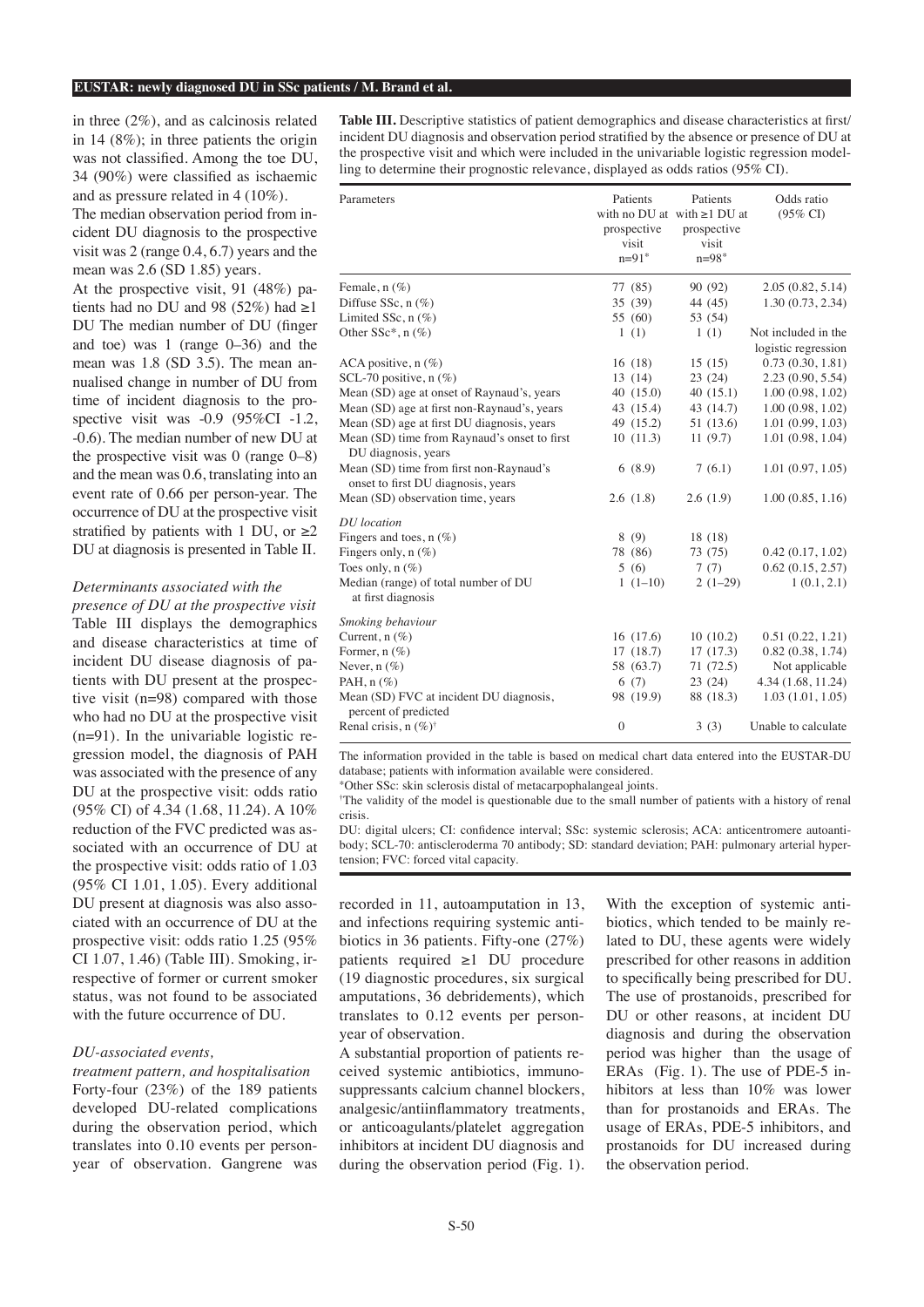At the time of incident DU diagnosis, 111 patients required ≥1 hospitalisation. The reasons (multiple reasons were possible) were (*n*, %): DU-associated (89, 80%), or associated with other SSc complications (75, 67%). DU-associated procedures at first hospitalisation were recorded in 108 (97%) of the 111 patients: diagnostic procedures (64, 58%); inpatient medical therapy (94, 85%); and surgical procedures (22, 20%). During the observation period, 127, (67%) patients had  $\geq$ 1 hospitalisation (multiple reasons possible), 72% were attributable to DU and 65% to SSc. All 127 patients had DUassociated interventions (multiple reasons possible) during hospitalisation: diagnostic procedures (59, 47%); inpatient medical therapy (119, 94%); and surgical procedures (13, 10%). Of the 127 patients with  $\geq 1$  (inpatient or ambulatory care or both) hospitalisation, 85 (67%) were hospitalised for >1 day and 62 (49%) had ambulatory care (day case hospitalisations). In both cases the most frequent reasons were DU or SSc associated.

## *Impact of DU on quality of life*

Of the 189 patients, 162 (86%) completed the SF-36 questionnaire. Of the 91 patients with no DU at the prospective visit, 72 (79%) replied, as did 90 (92%) of the 98 patients with  $\geq 1$  DU. Patients with ≥1 DU at the prospective visit showed a decrease on the SF-36 norm-based score in both the PCS, mean difference 2.2 (95% CI -0.6, 5.1), as well as the MCS, mean difference 1.4 (95% CI -2.1, 5.0) compared with those without DU at the prospective visit (Table IV). The largest mean differences (95% CI) in the eight domains were observed in physical 3.9 (0.3–7.5) and social functioning 3.7 (0.6–6.8).

## *Impact of DU on daily activities and work impairment*

Of the 116 patients who completed or partially completed the Functional Assessment Questionnaire at the prospective visit, 114 indicated that their daily activities were impaired by 47% (95% CI 41, 53). Patients with  $\geq 1$  DU present at the prospective visit reported a higher rate of daily activity impairment



**Fig. 1.** Drugs most commonly used at digital ulcer diagnosis and during the observation period. The numbers on the top of each bar indicate the absolute numbers of observations.

(58%) than patients with no DU present (34%) (Fig. 2). Need for help in the completion of daily activities was recorded by 33 (53%) patients with ≥1 DU at the prospective visit and 18 (34%) patients with no DU at the prospective visit. Among patients with  $\geq 1$ DU at the prospective visit requiring help, 13 required a mean of 31 hours' paid help in the previous month, and five patients with no DU at the prospective visit required a mean of 19 hours' paid help.

A total of 92 (79%) of the 116 patients who completed or partially completed the Functional Assessment Questionnaire, indicated they were unemployed at the prospective visit while 24 (21%) patients in the workforce reported a mean of 35 working hours (95% CI 30, 40) per week. Seven (29%) of the 24 missed work due to their DU and the mean proportion of missed working time was 43% (95% CI 18, 68). The mean productivity impairment due to DU of these 24 patients was 31% (95%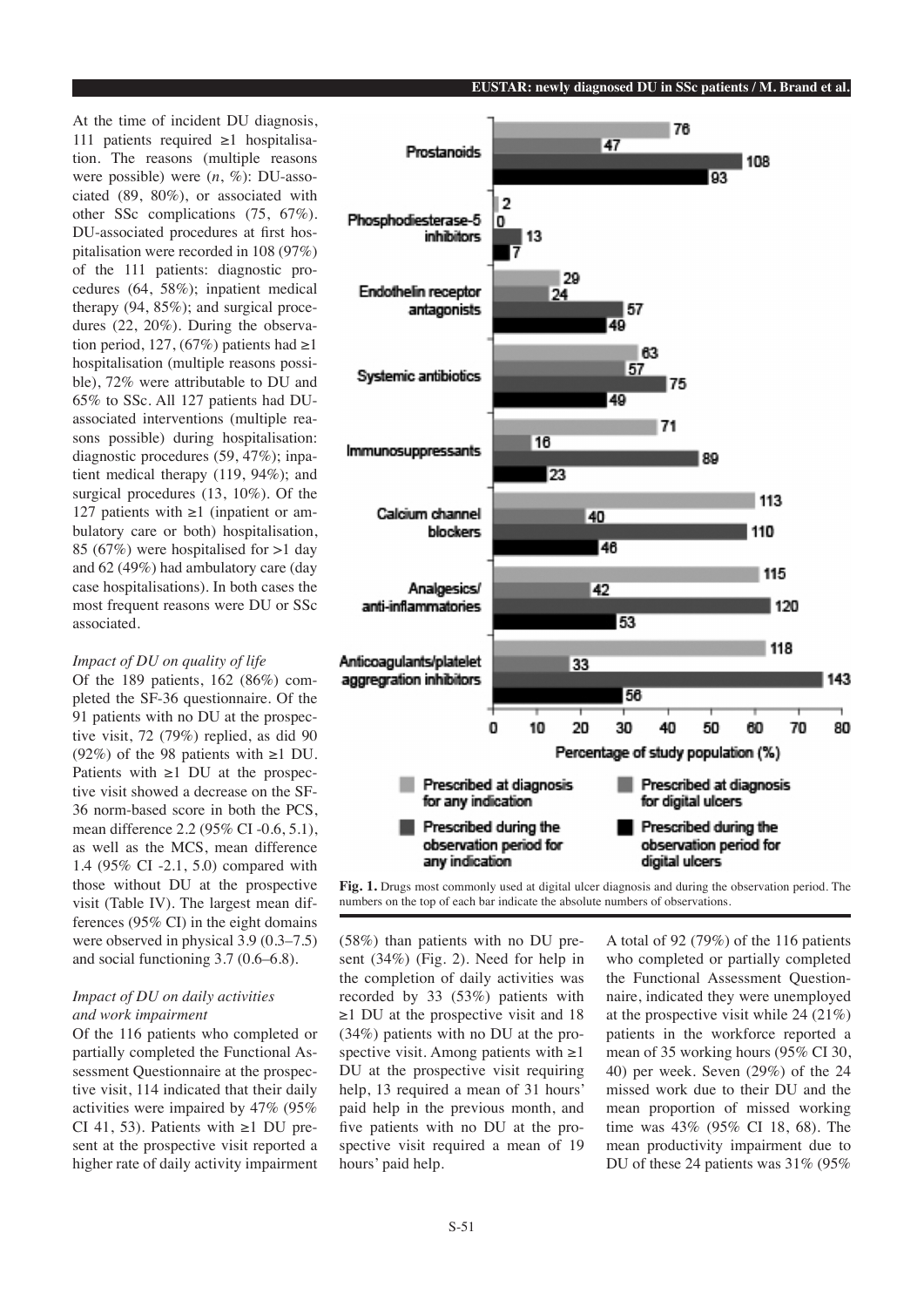|                      | Patients with no DU at<br>prospective visit $n=91$ | Patients with $\geq 1$ DU at<br>prospective visit $n=98$ | Difference between<br>groups $(95\% \text{ CI})$ |
|----------------------|----------------------------------------------------|----------------------------------------------------------|--------------------------------------------------|
| Physical component   | $38.6(36.1, 41.1)$ n=61                            | $36.4$ (34.7, 38.1) n=83                                 | $2.2$ (-0.6, 5.1) n=144                          |
| Mental component     | $35.5(32.7, 38.3)$ n=61                            | $34.1$ (31.8, 36.4) n=83                                 | $1.4$ (-2.1, 5.0) n=144                          |
| Physical functioning | $38.9(36.0, 41.9)$ n=72                            | $35.0(32.9, 37.2)$ n=88                                  | $3.9(0.3, 7.5)$ n=160                            |
| Role-physical        | 34.8 (32.2, 37.5) n=72                             | $33.1(31.1, 35.1)$ n=88                                  | $1.7$ ( $-1.6$ , 5.0) n=160                      |
| Bodily pain          | $41.3$ (38.9, 43.7) n=72                           | $38.1 (36.2, 40.0)$ n=90                                 | $3.2(0.2, 6.2)$ n=162                            |
| General health       | $33.9(31.7, 36.1)$ n=61                            | $30.9(29.3, 32.4)$ n=87                                  | $3.0(0.4, 5.6)$ n=148                            |
| Vitality             | $41.0(38.8, 43.3)$ n=72                            | 39.1 (37.3, 40.9) n=89                                   | $2.0$ (-0.9, 4.8) n=161                          |
| Social functioning   | $37.8$ $(35.3, 40.2)$ n=72                         | $34.1 (32.1, 36.1)$ n=90                                 | $3.7(0.6, 6.8)$ n=162                            |
| Role-emotional       | $32.8(29.6, 36.0)$ n=72                            | $30.9(28.3, 33.4)$ n=87                                  | $2.0$ (-2.0, 6.0) n=159                          |
| Mental health        | $37.6$ (34.8, 40.4) n=72                           | $34.1$ (31.9, 36.2) n=89                                 | $3.5(0.0, 6.9)$ n=161                            |

**Table IV.** SF-36 norm-based scores summary.

All variables are presented as mean (95% confidence interval). DU: digital ulcers.



CI 19, 43) and the overall work impairment was 35% (95% CI 21, 49).

#### **Discussion**

This study of a cohort of patients from the EUSTAR registry reflects the realworld situation. An important aspect of this study is that, unlike other DU cohorts (13–17) only patients with incident DU disease were included. Thus, our findings expand upon previous work by identifying factors associated with the development of new DU in patients with existing DU secondary to SSc. Our data show that once DU disease manifests, it can reoccur and/ or persist over a considerable period of time. The DU event rate of 0.66 per person-year indicates that about

two-thirds of newly diagnosed patients will go on to develop new DU within 1 year. This rate is within the range of 31.4–71.5% found in a systematic review of SSc patients with recurrent digital tip ulceration (21). Furthermore, large randomised, placebo-controlled studies which included over 300 patients suggest that about two-thirds of patients with existing DU develop new DU within 16 to 24 weeks (11, 12). Our cohort study is unique in that it investigated factors associated with the presence of DU at a prospective visit in 189 patients newly diagnosed with DU. In this incident DU cohort the univariable logistic regression model showed that the presence of PAH, and a 10% FVC reduction and additional DU at diagno-

sis were associated with future occurrence of DU. Microvasculopathy is a common factor of DU and PAH which may provide a pathophysiological rationale for this association. In a multivariable analysis, PAH has been shown to be a risk factor in DU development in the German Network for Systemic Scleroderma registry amongst the 1881 SSc patients included in this national registry (16). Although this was not the case in the Canadian Scleroderma Research Group registry which included 938 SSc patients at the time of the analysis (17). Associations with DU and other organ manifestations of SSc, particularly the involvement of the gastrointestinal tract including the oesophagus and mouth, have been reported in other studies (16, 17). However, data on the involvement of the oesophagus were not collected in our study and so an association with DU development could not be evaluated.

Our study did not show SSc subtype or autoantibody status to be associated with a future DU occurrence. The distribution of diffuse SSc and limited SSc subtypes was similar in patients with or without DU at the prospective visit. Previous DU cohorts from national registries which included between 100–2439 patients (3, 13, 14, 16, 17) and international initiatives such as EUSTAR which included 3656 patients reported a higher frequency of DU diagnosis in diffuse SSc (3, 13–17). While most other registries have found in their SSc cohorts an association of SCL-70 positivity with DU development in univariable (17) and multivariable analyses (15, 16, 18), our study shows that in a cohort of patients with incident DU, SCL-70 is not associated with the occurrence of future DU. Young age at the onset of Raynaud's phenomenon is frequently identified in multivariable analyses as a predictor of new DU occurrence in other studies (15–18), but no association was evident in our study. Together these results suggest that factors associated with the development of DU in patients with SSc may be different to those factors associated with a risk of further DU development in patients once an initial diagnosis of DU has been made.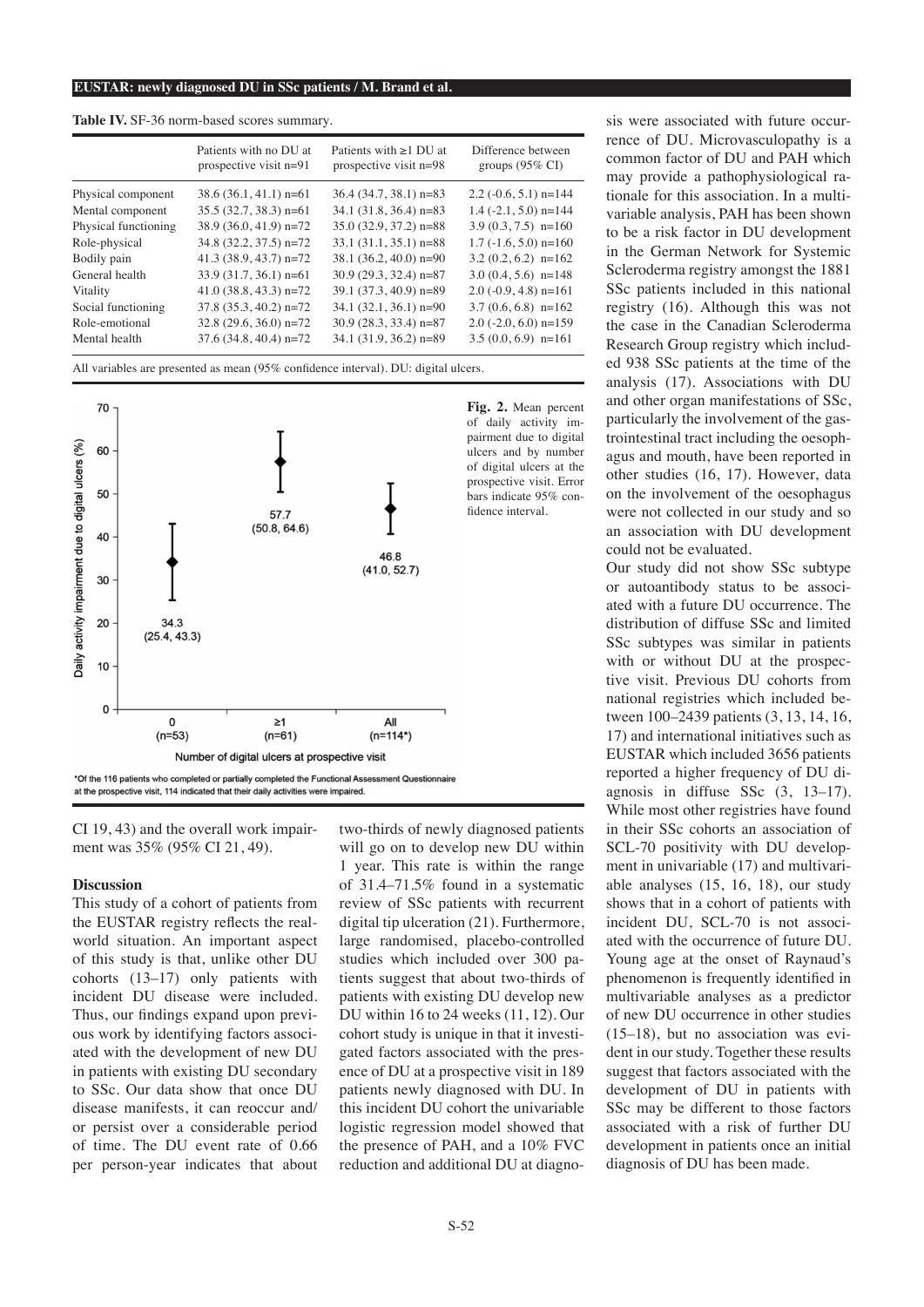National studies have retrospectively described the natural history of DU (6). Our combined retrospective and prospective study augments these data into an era during which medications have become available which have the possibility to change the natural course of DU (11, 12). Similar to one national cohort (16), the present study observed that a large proportion of patients do not receive DU-specific medications. Further research may be warranted to better understand physician and patients' use of DU medicines.

Our data found higher hospitalisation rates and lower employment rates compared with previous studies in tertiary care centres. This may be due to varied country practices (6, 7, 22) and demonstrates that SSc patients with DU require frequent hospitalisation and day care. These data extend previous observations which showed that patients with DU need more external home help and more paid and unpaid household help than patients without DU (23). Increasing reliance on others and reduced independence may contribute to the low mental component score of the SF-36 found in patients with DU (23, 24). A previous post-hoc analysis of two prospective studies has demonstrated stable Health Assessment Questionnaire (HAQ) scores if there is no change in DU status and an improved HAQ score in patients with SSc without DU, compared with those with DU, although the changes may not have reached the minimally important difference for the HAQ (25).

Our cohort is multicentred and multinational, includes a prospective visit, focuses on newly diagnosed DU, and the data collection on patient and disease characteristics is very detailed. Therefore, the study design differs from most previous published observations. Nevertheless, data collected from medical charts is subject to recall bias and thus limited interpretation. Minor episodes could have been forgotten by patients between visits, as patients may have seen other physicians in-between visits, or physicians may have inadequately recorded data. The prospective visit attempted to overcome this limitation. Recall bias is, however, likely to underestimate disease burden. Although this cohort has a wide geographical range, the large proportion of Italian patients needs to be considered when interpreting the results. Differences in patient referral and care patterns may account for variability in patient presentation and healthcare resource utilisation (26). We also cannot exclude a centre-specific ascertainment bias due to differences in case documentation. Over one-fifth of potential eligible patients from the EUSTAR database were enrolled and completed the study. However, the similarities between the two groups suggests that the analysed cohort was representative of the larger population, making the data broadly applicable. PAH was confirmed by right heart catheterisation in only a very small proportion of patients in whom PAH was suspected. Additionally, unmeasured confounders may explain SF-36 mean differences observed between patients with and without DU.

In conclusion, we have demonstrated that DU is a serious complication of SSc that frequently requires hospital admission, reoccurs, and impairs daily activity. Pulmonary organ involvement and additional DU at diagnosis are associated with the future occurrence of DU.

# **Acknowledgements**

Medical writing assistance was provided by Lisa Thomas, PhD, (Elements Communications Ltd, Westerham, Kent, UK) funded by Actelion Pharmaceuticals Ltd (Allschwil, Switzerland). Actelion authors were involved in the study design, analysis and interpretation of data, but had no access to EUSTAR raw data.

## **Funding**

This work was supported by Actelion Pharmaceuticals Ltd (Allschwil, Switzerland) and was co-funded by an unrestricted EULAR research grant to EU-STAR. Monika Brand, Daniel Rosenberg and Elke Hunsche are employees of Actelion Pharmaceuticals Ltd. Aside from receiving compensation for documenting patient data, no non-Actelion authors has declared any conflict of interest.

#### **Authors' affiliations**

*1 Actelion Pharmaceuticals Ltd., Departments of Epidemiology and Observational Studies, and Global Market Access and Pricing, Allschwil, Switzerland; 2 Basel University Department of Rheumatology, Felix Platter-Spital, Basel, Switzerland; 3 Numerus Statistics Ltd., Tübingen, Germany; 4 Department of Biomedicine, Section of Rheumatology, University of Florence, Florence, Italy; 5 Servicio de Reumatologia, Hospital Universitario 12 de Octubre, Madrid, Spain; 6 Department of Rheumatology and Immunology, University of Pécs, Pécs, Hungary; 7 Department Clinica Medica, Università Politecnica delle Marche, Ancona, Italy; 8 Rheumatology and Clinical Immunology Service, Spedali Civili di Brescia, Brescia, Italy; 9 Rheumatology Unit, University of Verona, Verona, Italy; 10Institute of Rheumatology, University of Belgrade Medical School, Belgrade, Serbia; 11Department of Rheumatology, Justus-Liebig-University, Bad Nauheim, Germany; 12Department of Internal Medicine and Medical Specialities, Sapienza University of Rome, Rome, Italy; <sup>13</sup>Department of Rheumatology, Cantacuzino Hospital, Carol Davila University, Bucharest, Romania; 14Clinical Immunology Unit, Sapienza University of Rome, Rome, Italy; <sup>15</sup>AOU Rheumatology Unit, Department of Medical Sciences, University of Cagliari, Cagliari, Italy; 16Department of Internal Medicine, Centre Hospitalier, Valence, France; <sup>17</sup>University Hospital, Alexandria, Egypt; 18Department of Rheumatology, Gr. T. Popa University of Medicine and Pharmacy, Iasi, Romania;* 

*<sup>19</sup>Department of Rheumatology, University of Genoa, Genoa, Italy;* 

*20University of Medicine and Pharmacy Iuliu Hatieganu, Cluj Napoca, Romania;* 

*21Division of Rheumatology, Chris Hani* 

- *Baragwanath Academic Hospital,*
- *Johannesburg, South Africa;*

*22Rheumatology Unit, Istituto Clinico Humanitas, University of Milan, Rozzano, Italy;* 

*<sup>23</sup>Clinica Medica, Azienda Ospedaliera San Gerardo, University of Milano, Bicocca, Italy;* 

*24Rheumatology Unit, Azienda Ospedaliera Universitaria Policlinico V.E., Catania, Italy.*